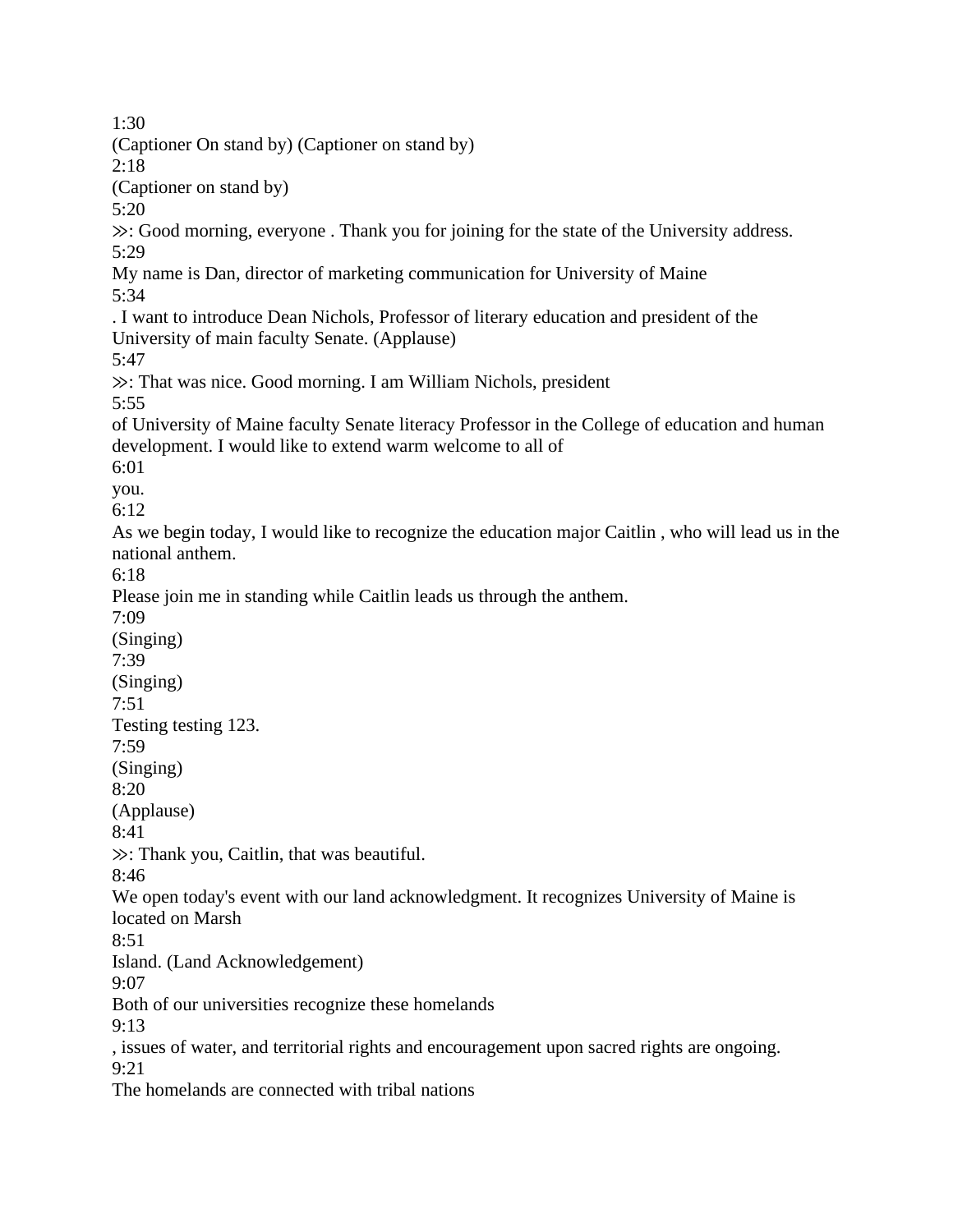through kinship and alliances and diplomacy.

9:36

UMaine in the regional campus also recognize the (Indiscernible) and tribal nations are distinct  $9:45$ 

, sovereign, legal and political entities with their own powers of self-governance and selfdetermination.

9:54

We invite all of you to consider how we live and we work on this land

10:00

, and to attend carefully to the roles each of us please as members of University of Maine, and 10:08

University of Maine at Machias communities in shaping the future relationships with the land and among the people.

 $10:21$ 

Today, as we get ready to listen to the state of the University address, I bring you greetings from the faculty Senate and from my colleague, Eric Jones, the president of University of Maine at Machias

10:28

faculty. It's a pleasure to see everybody here today

10:35

to be together and celebrate the state of the University and reflect on all we have accomplished individually and collectively.

10:44

To be here

10:51

, great deal has occurred this past academic year including many accomplishments to be proud of. Reflection on this year has to be

10:59

in the past two years of the pandemic.

11:07

University of Maine in University of Maine at Machias communities have demonstrated incredible resilience

11:12

, sense of responsibility and care for the greater good which is in keeping with our 150+ years of land-grant heritage.

11:21

Extension and engagement activities, service which we all provide

11:30

, along with education and research core to the mission of the University of Maine. The faculty Senate will continue to work in collaboration with

11:39

President Joan Ferrini-Mundy's administration to shine brighter light on our collective outreach 11:47

activities, and incredible significance, importance and impact these services provided to the people and to the state of Maine.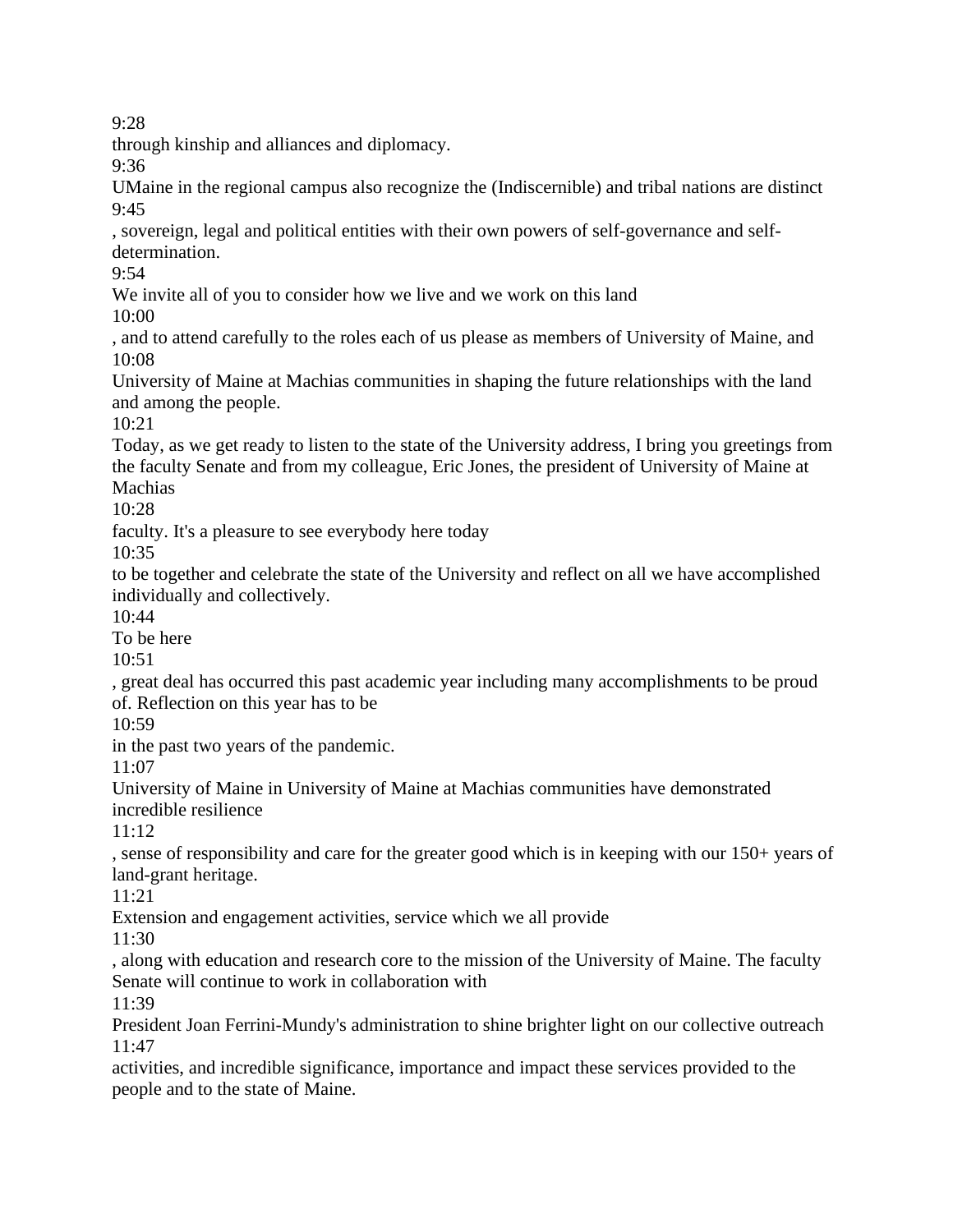It is story of selfless acts, inspiration, and action that needs to be told .

12:00

Together, in the year to come, we will do just that.

 $12:07$ 

I now want to introduce Professor Alecia Cruz , the Edward Sturgis associate Professor of 12:15

mineralogy and petrology , in the school of Earth and climate scientists.

12:22

She's back from research trip from the national laboratory and will provide further introductions for

 $12:29$ 

President Joan Ferrini-Mundy. Thank you. (Applause)

12:45

≫: Thank you , Dean, for that kind introduction and good morning to everyone.

12:52

Today, March 8, marks international women's day when we celebrate the social, economic,

cultural, and political achievements of women.

13:03

First observed in 1911, this day is the chance for women to work together for the rights to work, vote

13:10

, and hold public office. For all to support the causes of peace, equality, and world without gender bias.

13:21

Each of us has roles to play in forging the world that is diverse, equitable, and inclusive. It is far too big of job or just one day.

13:29

Although the war in Ukraine and the impact on women dominates the headlines and deservedly so,

13:38

atrocities and alarming injustices against women occur regularly around the globe.

13:44

Sadly, far too often in the communities we call home. I am pleased to be part of 13:53

the community here at UMaine where we are not yet perfect, but where we still strive for inclusive excellence and gender parity.

14:00

I am grateful for the many opportunities afforded to me at University of Maine.

14:05

We have further to go, and much to learn, but we are pointed in the right direction by 14:16

the president who challenges herself and allows us to place diversity, equity, and inclusion at the core of our work.

14:22

Before joining us in Maine, President J oan Ferrini-Mundy was the chief operating officer of the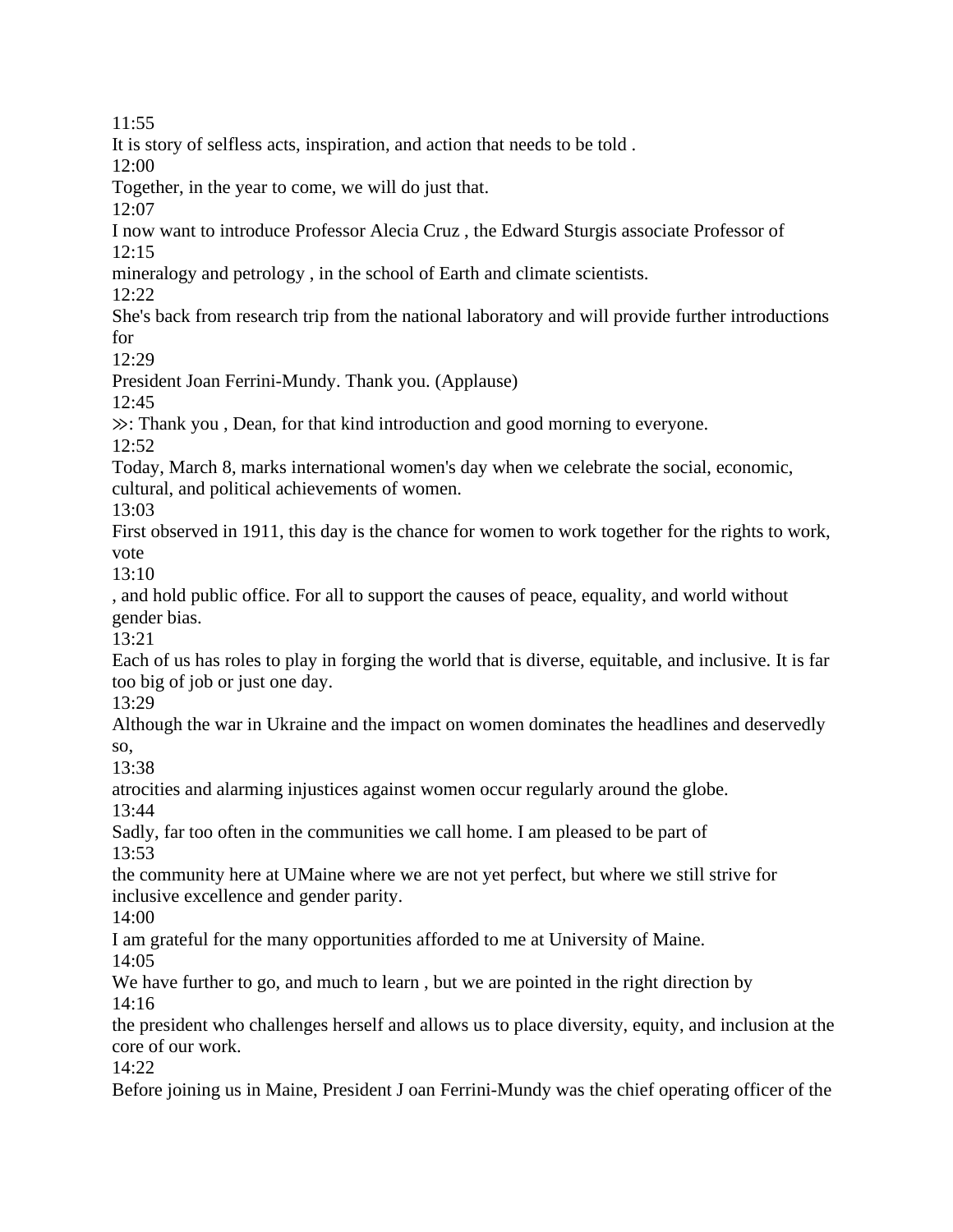National Science Foundation. She was named president of the University of main and the regional campus,

14:38

University of Maine at Machias in 2013. In addition to these duties, she accepted an appointment as the Vice Chancellor for research and innovation of University of Maine system 2021. 14:51

Formalizing the work she does to make the resources and expertise of Maine's R1 top-tier research university available to all faculty, staff,

 $14:57$ 

and students.

15:02

In addition to these duties, President Joan Ferrini-Mundy has chaired the University 15:08

's science advisory board from the start of the pandemic and coprinci pal investigator of the 15:15

initiative overseeing implementation of the Harold health on foundation \$240 million grant to the University of Maine system.

15:28

She also contributes to the leadership of number of Maine based international economic development research and educational enterprises.

15:34

Please, join me in welcoming President Joan Ferrini-Mundy for her 2022 State of the University address. (Applause)

15:50

≫: Today is CC birthday. (Applause)

16:04

Good morning, everyone, and welcome to the 2022 address on the state of the University of Maine in the University of at Machias.

16:12

Thank you for the warm introduction. Welcome to all participating today both in person and via the live stream.

16:20

Just worried about recognizing the place we are gathered today, the Leonard and Minsky music recital Hall in the alumnus who made it possible

16:29

. With the passing last month of Leonard Minsky,

16:34

you lost passionate visionary with who with his wife, touched the lives of generations of UMaine students

16:41

and people with advocacy with the arts. Lifelong commitment to inclusiveness and community and dedication to enhancing the quality of life for all. We have special guests with us here today. 16:48

I believe I see state representative Maureen Terry 16:57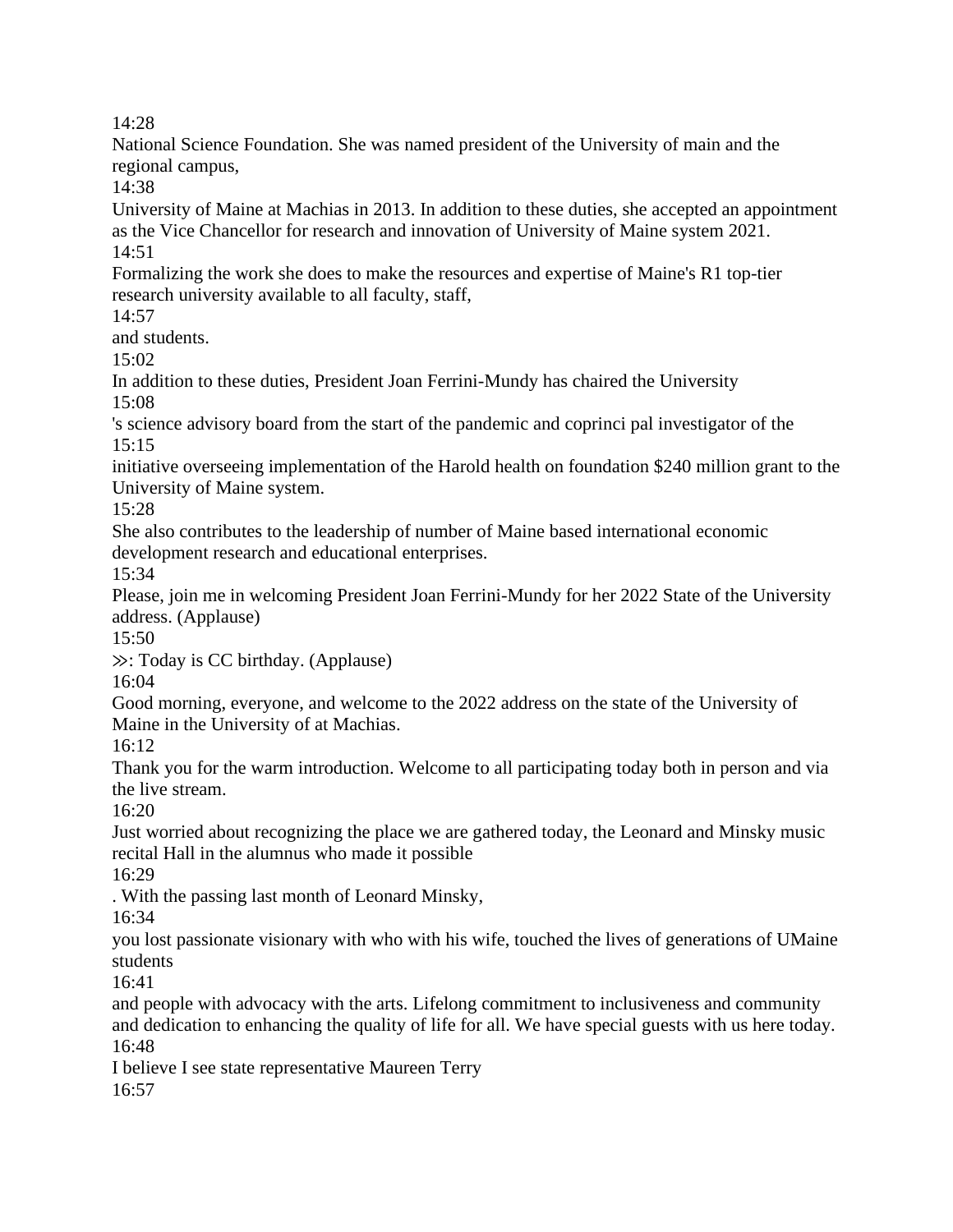, welcomE AND THANK YOU FOR COMING> I'm not sure if state representative James Thorne

17:05

has made it. He might be watching. In any case, thank you to everyone for being here and I see familiar faces and what I would like to do is have conversation with you and find out how things are going for those I've not seen.

 $17:11$ 

Member

17:17

of the president cabinet are here and I will ask them to stand so we can recognize their incredible work and commitment to this University. Stand briefly, please. (Applause)

17:30

You will hear from several students today. They include Zach,

17:42

the president of UMaine student government will share observations about the student in person experience. Zach is senior political science major from old town, Maine and you will hear him from one minute. Identify yourself so folks can see you.

17:52

Also, with us today is

17:57

malaria, native of Ukraine and now from North Carolina who is UMaine cadet and student in the school of Marine sciences. I have asked

18:04

to share stories with us at this time.

 $18.11$ 

Are university communities and the world stand in solidarity with the people of Ukraine all affected

18:16

by the senseless violence and dangerous crises resulting from Russia's invasion of their peaceful country. Valeria, I

18:21

invite you to the podium. (Applause)

18:28

≫:

18:40

Good morning, everyone. It's an honor to be sharing this with President Joan Ferrini-Mundy speaking to you today.

18:47

My name is malaria and have been going to University of Maine for about two years.

18:56

Prior to going to University of Maine, used to visit Maine to see my adoptive grandparents. 19:02

I have lived in North Carolina with my biological brother since 2014.

19:09

We were adopted from an orphanage in Ukraine where we lived for about seven years . When we came to the United States, we did not speak any English.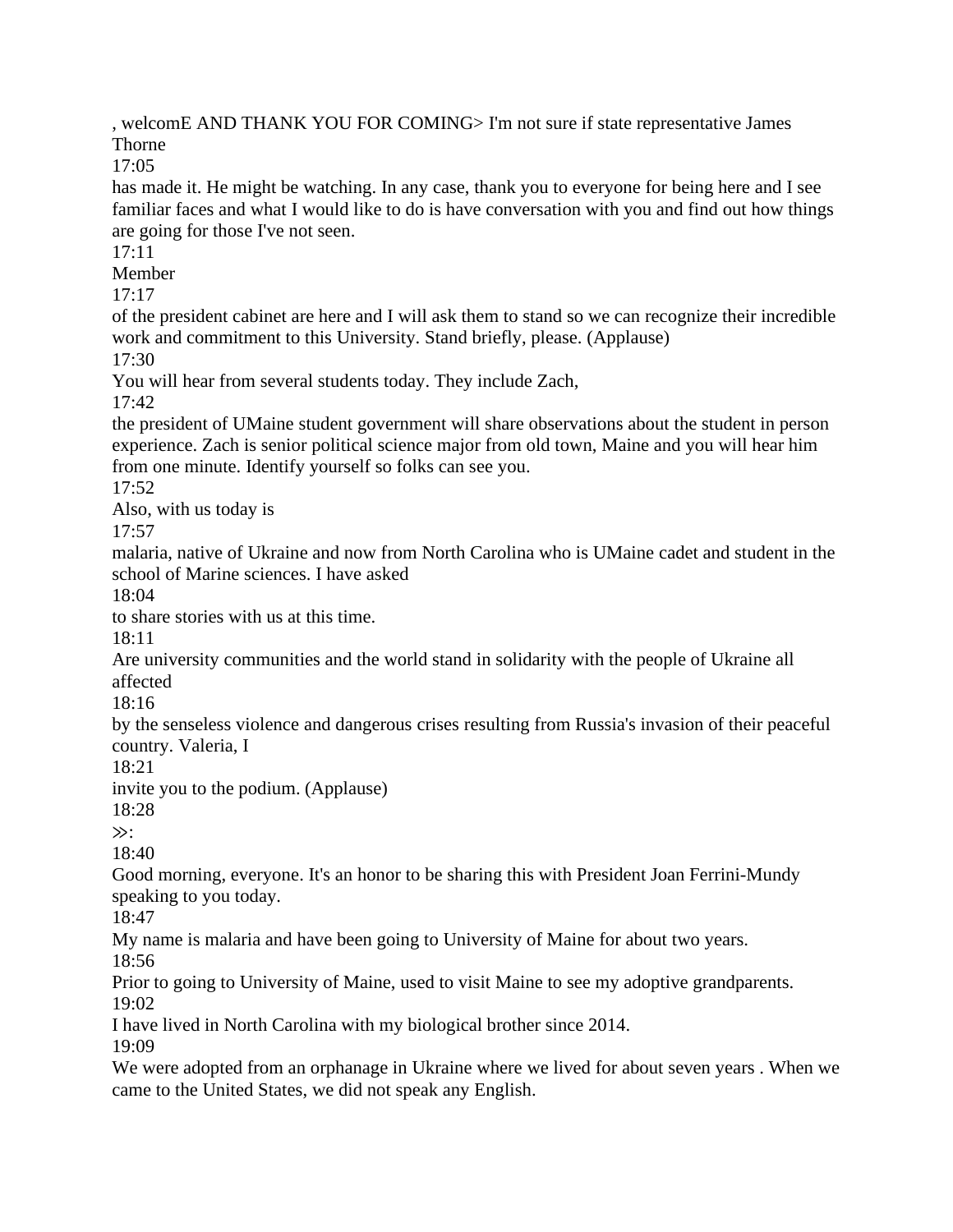We didn't know the unconditional love and support of parents and family that we have now. 19:29

We missed the homeland and all friends we grew up with and especially extended family who is still in Ukraine.

19:39

Throughout adoption we found amazing adoptive parents who love us unconditionally and we became U.S.

19:48

When it was time to go to college I found UMaine's pathway to the program. I am now the second year student on the five

19:55

year program scholarship.

20:01

I enjoy being part of the University community where there is diversity and teachers I have enjoyed.

20:10

While I have lived in this country for eight years,

20:17

I have fond memories of Ukraine. I appreciate the beauty of the country and its people and since the Russia

20:23

n invasion on February 24, heart lives with Ukraine and its people.

20:33

I worry about my biological father and uncle who both have been drafted to the war, and who are forced to take up arms. I also

20:40

worry about my aunt and cousins who are in Ukraine and last I spoke, my aunt said

20:47

they cannot have the light in the house because it makes them target for bombing.

20:54

I worry about the kids I grew up in the orphanage , especially when my dear friend Sasha and his family stuck in the city.

21:03

Ukraine is no longer safe and for them to stay there is very dangerous

21:12

. For them to leave, it's also just as dangerous. Sasha and his family are in danger no matter what they do.

21:19

Made the human Terrien crisis in my homeland, there is hope in the humanity.

21:25

Countries are opening borders and strangers are opening hearts to those who are forced to flee their country.

21:32

Many nations are providing aid in various forms.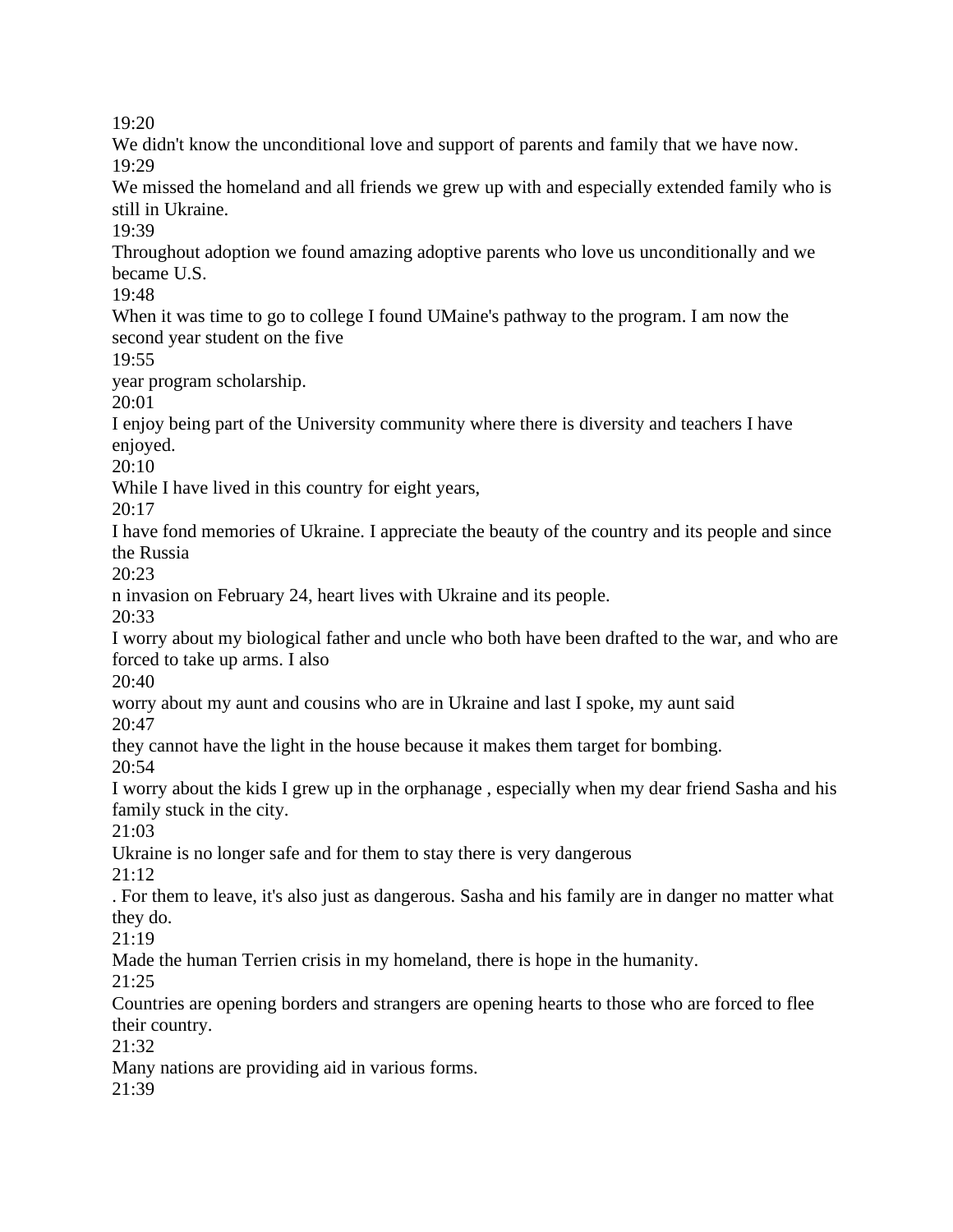There is a lot of people fighting for it Ukraine behind the scenes . Many selfless people who are helping everyone in need.

21:45

That gives me hope. It shows Ukraine is not alone.

 $21:51$ 

For the people of Ukraine, my hope is they will come

21:56

to feel safe again and they won't have to worry about kids or loved ones, or whether tonight is the night.

22:06

For the community of UMaine I hope you can do more to help millions of others like me across the world who look at the United States and colleges

22:16

. The University in this amazing school is part of me now and can be for many other people who deserve the same chance I have

22:21

been given. My message to you today is if you know of anyone impacted by the crisis. Please check in.

22:30

Please stay updated on what's going on in the news and if you have financial means, please donate.

22:40

I think it's important for people to be aware and stay informed

22:45

because while it might not affect you directly , it affects people around you every day and I think it's

22:50

important to help where you can. I want to thank you for all your help in anything you could do 22:55

for the people of Ukraine. Thank you. (Applause)

23:23

≫: Thank you. It's hard to go on.

23:31

The state of the University address falls on international women's day as you have heard which began in 1911

23:38

based in the suffrage of labor movements in Europe. This year's theme established by the United Nations is gender equality today or sustainable tomorrow

23:53

. It is time to celebrate women's achievement and strife for the world free of bias, gender stereotyping, all stereotyping and discrimination. You have heard from the lariat and we will see accomplished women throughout the talk.

24:04

The presentation today will convey the state of the University in the context of the state , region, nation and world.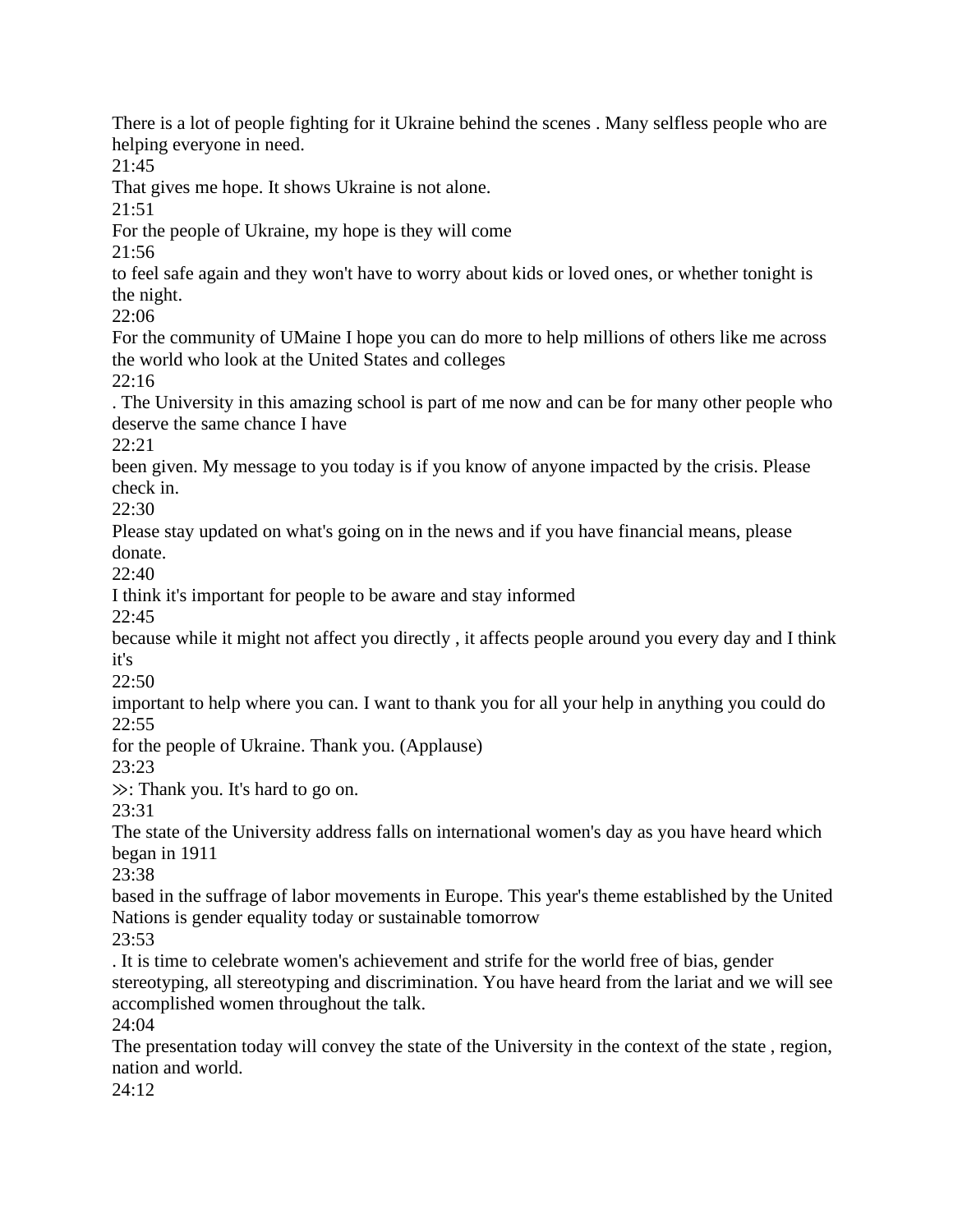Over the past year we have observed more and the devastating effects in Ukraine, Afghanistan and many others countries.

24:19

We have witnessed continued racial and social injustice and endured the relentless challenges of the

24:26

COVID pandemic. Higher education leaders around the world are discussing the place of our institutions in defining tomorrow.

24:31

We have UMaine commission looking right now as such questions such as

24:38

what should our students education and college experience be like in turbulent world and changing climate?

24:45

How should students expect higher education to transform them and more importantly, how will they transform it?

 $24:52$ 

How can we draw on the assets and experiences that each student brings?

25:01

Are we doing our best to educate the problem solvers, innovators and leaders for the future? Leaders who stand up for inclusion, strife for peaceful solutions and save the planet. 25:11

I am pleased and proud to say University of Maine is already positioned for that future. The values we agreed upon in the 2019 strategic

25:18

framework, fostering learner success in discovering and innovating and growing and advancing partnerships guide what we do.

25:29

Today, in 2022, the defining features of the state of the University, commitment to making the difference, and culture of caring.

 $25:36$ 

For example, University of Maine at Machia s developed

25:44

relationship with healthcare that will be setting up weekly booster clinics on campus that will serve the Machias area. This fall University of

25:50

Maine at Machias will admit its first group of nursing students in the new  $2+2$  program to bring nursing

26:02

professionals to Washington County and beyond. All involved are committed to making the difference.

26:07

In addition to the work to expand access to nursing education at Machias, the UMaine School of Nursing is working with Northern light help in historically black university to build  $26:14$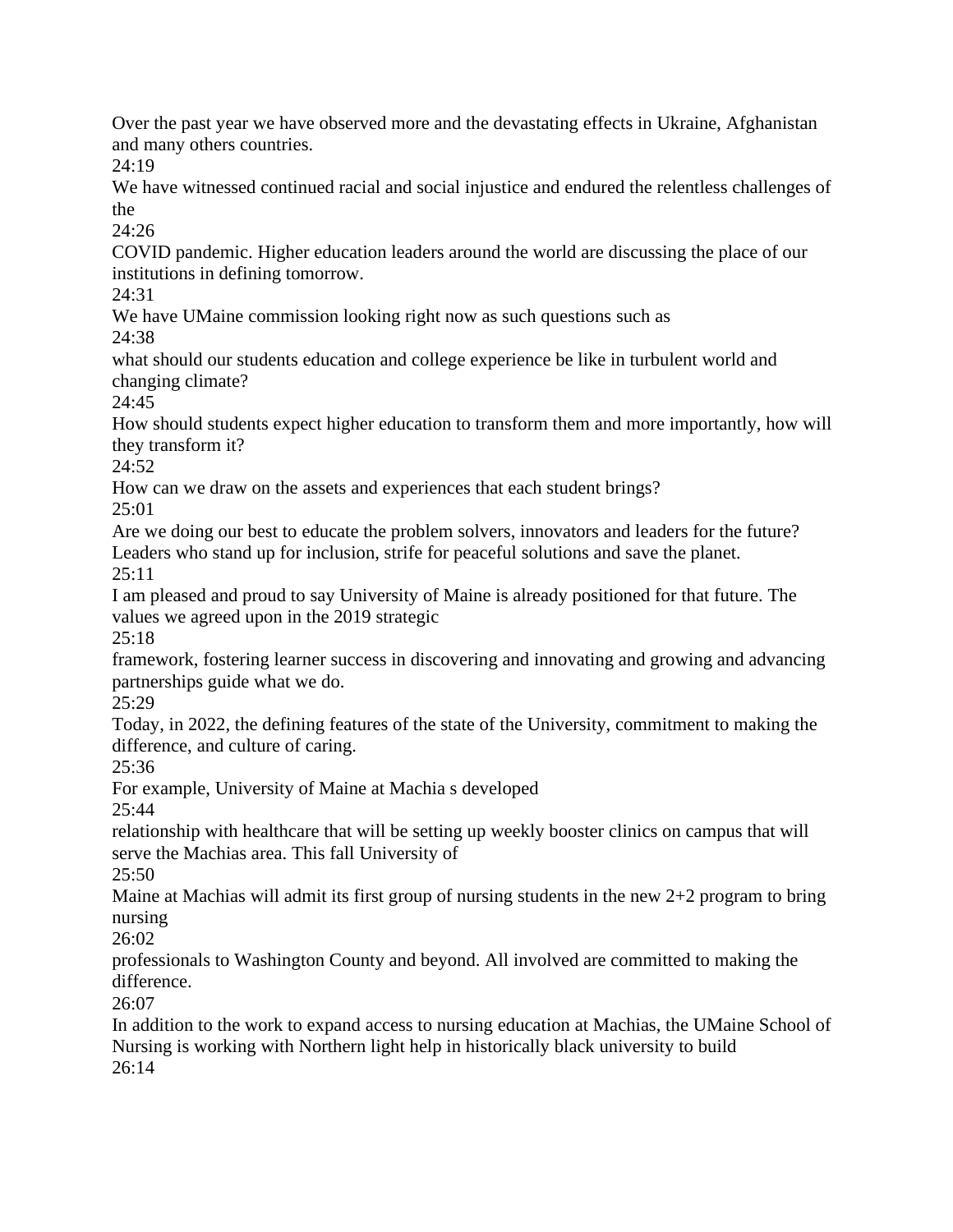stronger and more diverse nursing workforce. This project is funded by one \$0.7 million grant from the health resources administration.

26:23

In the new and inclusive practice being developed will be national models and make the difference in Maine and beyond.

26:35

Director Kelly Strout, student success coordinator Dylan Walsh, and School of Nursing are both here today, along with Barbara, first year nursing student and Camilla

26:41

, senior nursing student. Please, stand and wave to the audience, folks. (Applause) Great work. 26:54

Thank you for what you do to promote the health of communities and greater belonging 27:02

in the nursing workforce this is country of care in the past year we have learned to do twice as much

27:11

at times we face mental and physical health challenges, family needs and unexpected problems. An already healthy hard-working took on more

27:25

wearing masks, teaching with the mass, playing the flute with the mask

27:30

searching for at home test kits and taking care of family friends affected for members have committed advisory board led by doctor Melissa McGinnis who I saw here.

27:39

And other members of standing wave to the audience. (Applause) Thank you. 27:51

The team worked every day to study the emerging science as they sustain their own product teaching and research. They collected samples.

27:59

We are ready to pivot when the childcare was unavailable. Watching the briefing and feeling relieved when the trends

28:05

move in the right direction.

28:14

Remembering to do weekly testing and marveling at how much testing technology has progressed to the new self-monitoring options. You don't need to look far to see the caring and commitment

28:20

everywhere. From custodian Megan who I met at the fair last

28:27

summer and committed to helping students feel at home in Maine.

28:32

To the head of the children's center, who is fighting every way to protect the children in her care. I don't seek him.

28:42

To faculty member, Dave recording his lecture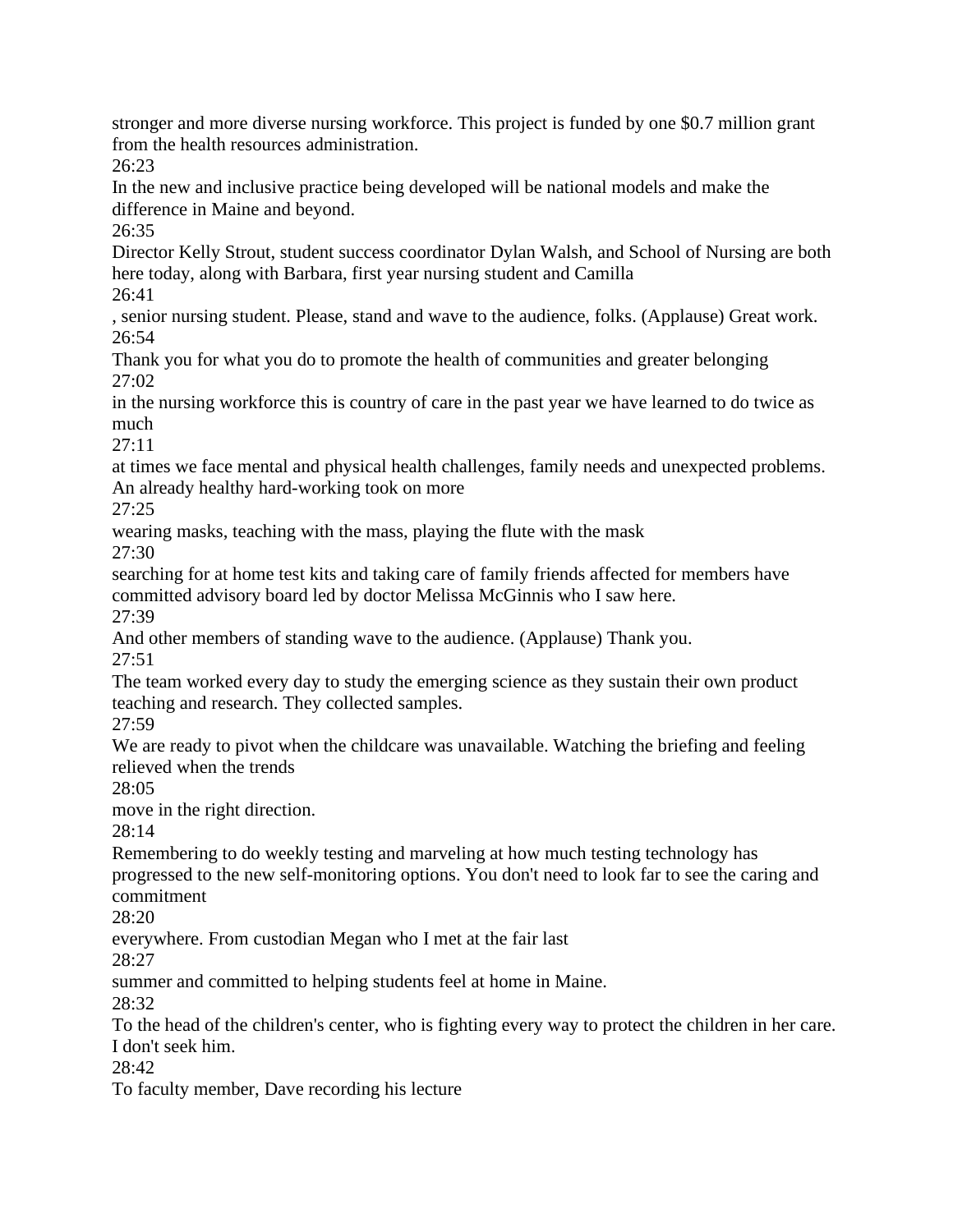. Just in case students with COVID cannot come to class

28:53

, and so many other examples of committed and caring people in the community. I'm very grateful. All of this was added into the demanding lives.

29:00

Learning

29:05

, research and public engagement, the work of universities and values continue. Black mayors and Clippers care. We see it in so many places.

29:13

The UMaine has expanded mental health services and support more than 1000 people. 29:20

The center on the blackberry exchange provide record amounts of food and critical supply to students

29:26

in the office of veterans education and transition services to support more than 400 veterans. 29:34

The UMaine extension is making the different statewide including through the thousands of hours donated by the hunger volunteers.

29:40

Educating and helping overcome food insecurity. Students throughout the very tough year have made the difference. Zach will tell us more about this now.

29:46

(Applause)

29:55

≫:

30:01

Good morning. I would like to begin by thinking the University

30:08

and President Joan Ferrini-Mundy for allowing me to speak on behalf of the student body. My name is Zach and I am president of

30:17

UMaine incorporated and also fourth-year political science major and graduating this May. It goes without saying that the past to eat

30:24

-- two years has been it's ordinary. Not just for education but all facets of life.

30:31

Never in our lifetimes

30:41

nothing as readily as the coronavirus pandemic. Almost 2 years ago, the University was forced by circumstance to send students home for the year

30:47

and many graduating seniors were forced to say goodbye to friends early. That is if they had the chance to do so. When we returned to campus the next year life look different to 30:55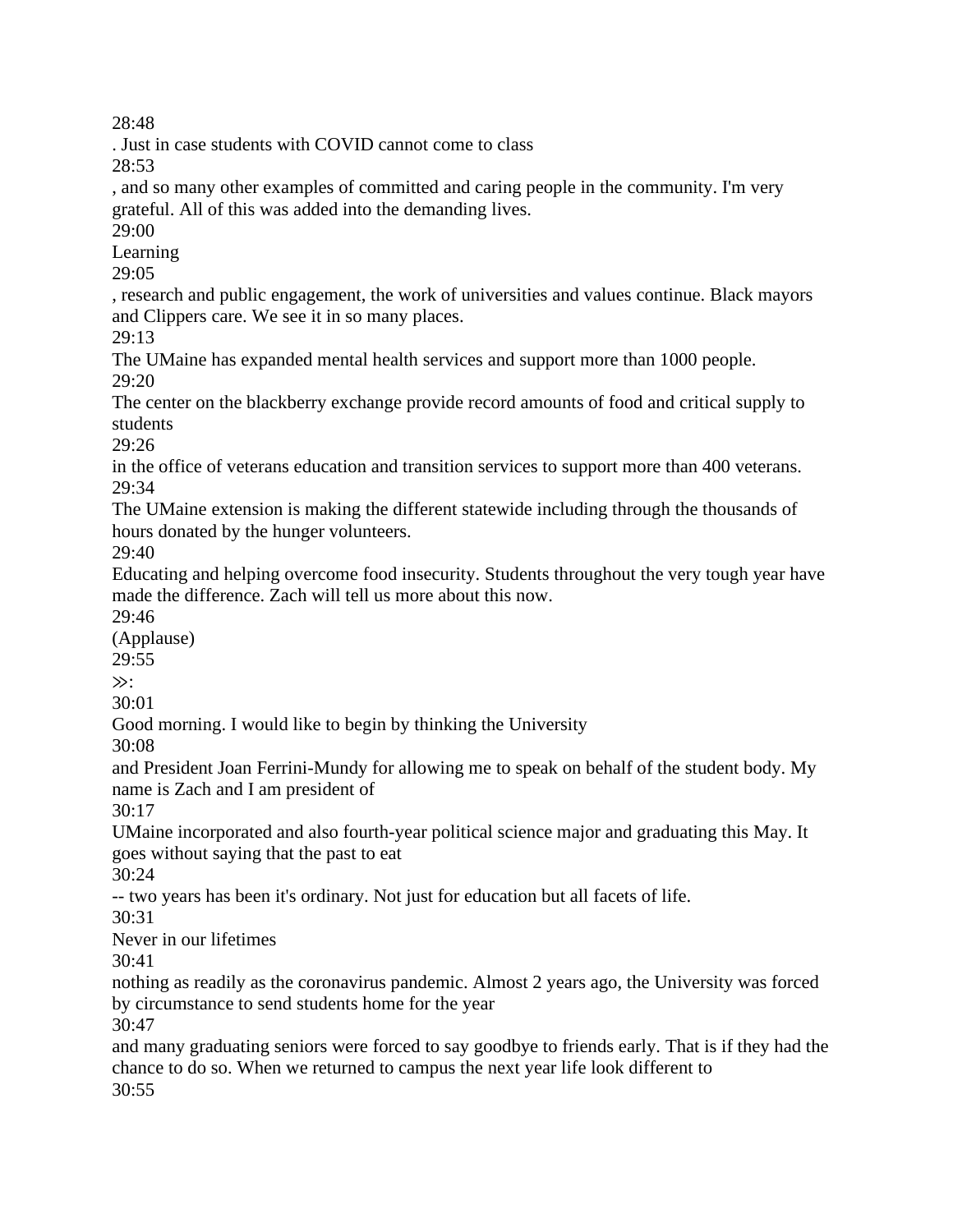both students and staff incoming freshmen or test building community despite restrictions and returning students

31:03

to just what would be

31:08

the new normal. Student stayed in dorms from sunrise to sundown and mental health issues ran rampant and still do to some extent.

31:17

Loneliness and isolation changed how students perceived education. Despite these significant changes to their lives,

 $31.24$ 

student centered all challenges and mandates and schedule changes and isolation. 31:33

I want to thank students at University of Maine for resilience, commitment to public health,  $31:42$ 

to UMaine and one another. It's not just students who these changes. I also like to thank staff and faculty for sticking by the students throughout these times.

31:52

Whether you all want to congratulate yourselves or not, everyone to her in recovering from this pandemic. Today, we stand together as community and stronger.

32:00

As we approach commencement in May , I want to extend thanks to the University for putting trust in the student body and undertaking returned to in person learning

32:07

successfully. We took the risk and did the right thing

32:15

and because of that, students have been able to experience for the first time in

32:23

a long while, sense of normalcy. Every undergraduate student I have spoken with has expressed sentiments similar to this.

32:29

Being able to attend hockey games, walked down the mall during the organization fair, study in the library, attend in

32:35

person events , and grabbing drinks with buddies at the end of the day is significant piece of the college experience.

32:43

It has been a privileged to see that UMaine spirit return to campus. To show you what I mean, I have been

32:53

working with the marketing and communication department over the past couple weeks to produce this short video for you today.

32:58

In the video, we interviewed students on campus and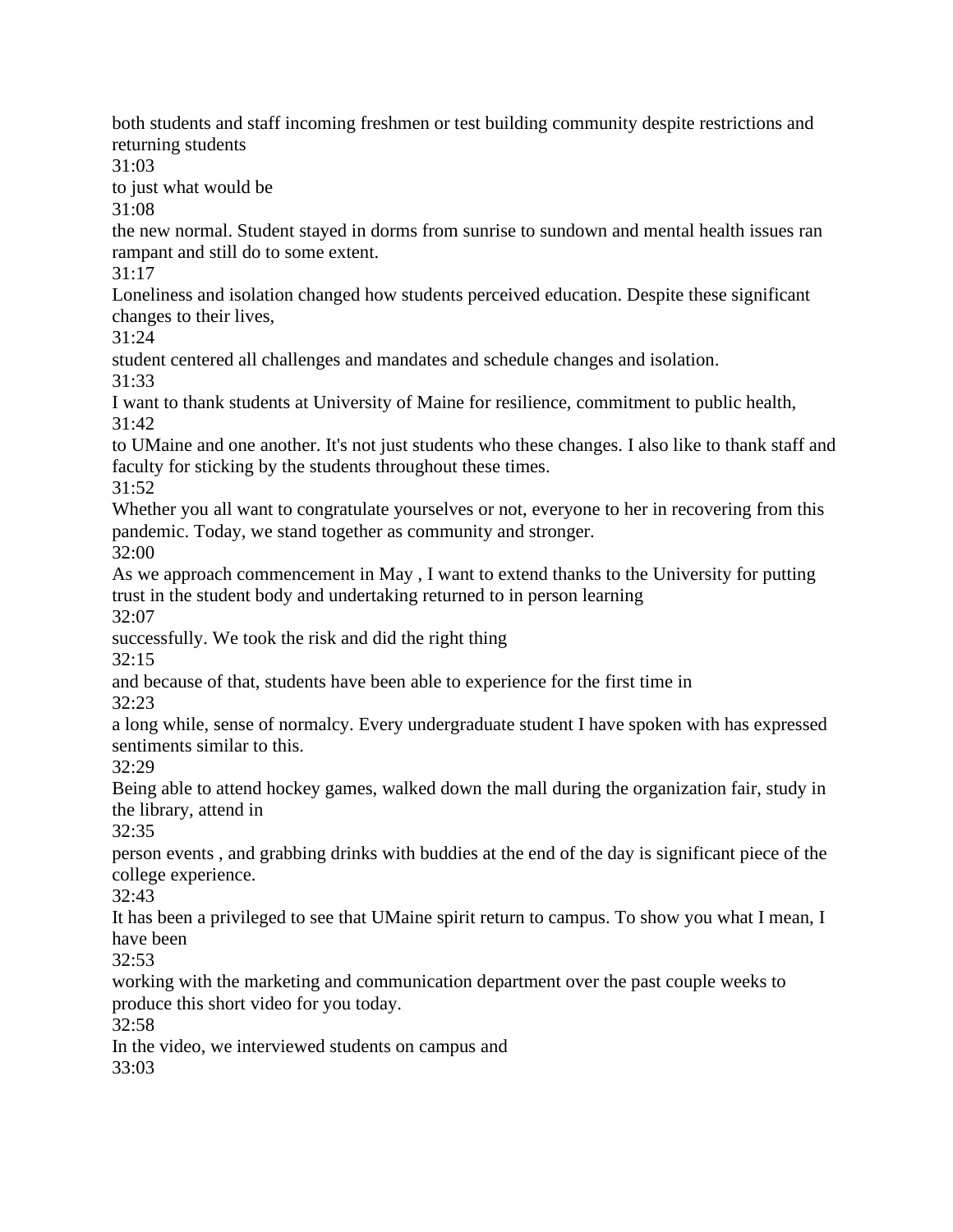how they feel about COVID-19 this semester and what's next for UMaine. Please, look. (Video Playing)

35:35

≫: It's nice to see people picking each other up. ≫: People have made this year awesome. 35:49

≫: Quite a few people are going to Florida and they are not doing great with COVID. There are concerns with coming back with masks.

35:57

I'm graduating in May . I want to have an in person graduation is much as possible.

36:08

≫: Needs to be student resources and especially mental health resources and accommodating academics.

36:14

≫: I know the world right now is in peril and it might be hard to find the normal that was present before COVID.

36:22

≫: There are restrictions out there people have to follow them .

36:29

≫: To me, it's important to walk across the stage and take pictures with family because I spent four years of trying times so it's nice to commemorate that.

36:43

(Applause)

36:49

≫: Thank you so much to Zach in the team. Today, maybe help us believe spring is actually coming sort

36:55

of. The pandemic seems to be waning at least for now and becoming

37:01

endemic, and ongoing part of life. We begin to cut back cautiously on the number of regular 37:14

COVID related meetings that consumed hours of each week for the COVID group incident commander, University and system leadership and testing and vaccination planners. 37:21

We owe thank you to all who have taken the time to make the difference and they really have. Today, 96% of the in person population at UMaine in 90.

37:28

7% or recall that 91 percent of the and purpose at University of Maine at Machias are fully vaccinated or boosted.

37:36

Encourage you to be boosted if you have not done so and boost and test before you head off or break.

37:43

Lester introduced the new presidential

37:50

Black Bears for impact which went to the highly deserving UMaine operations center.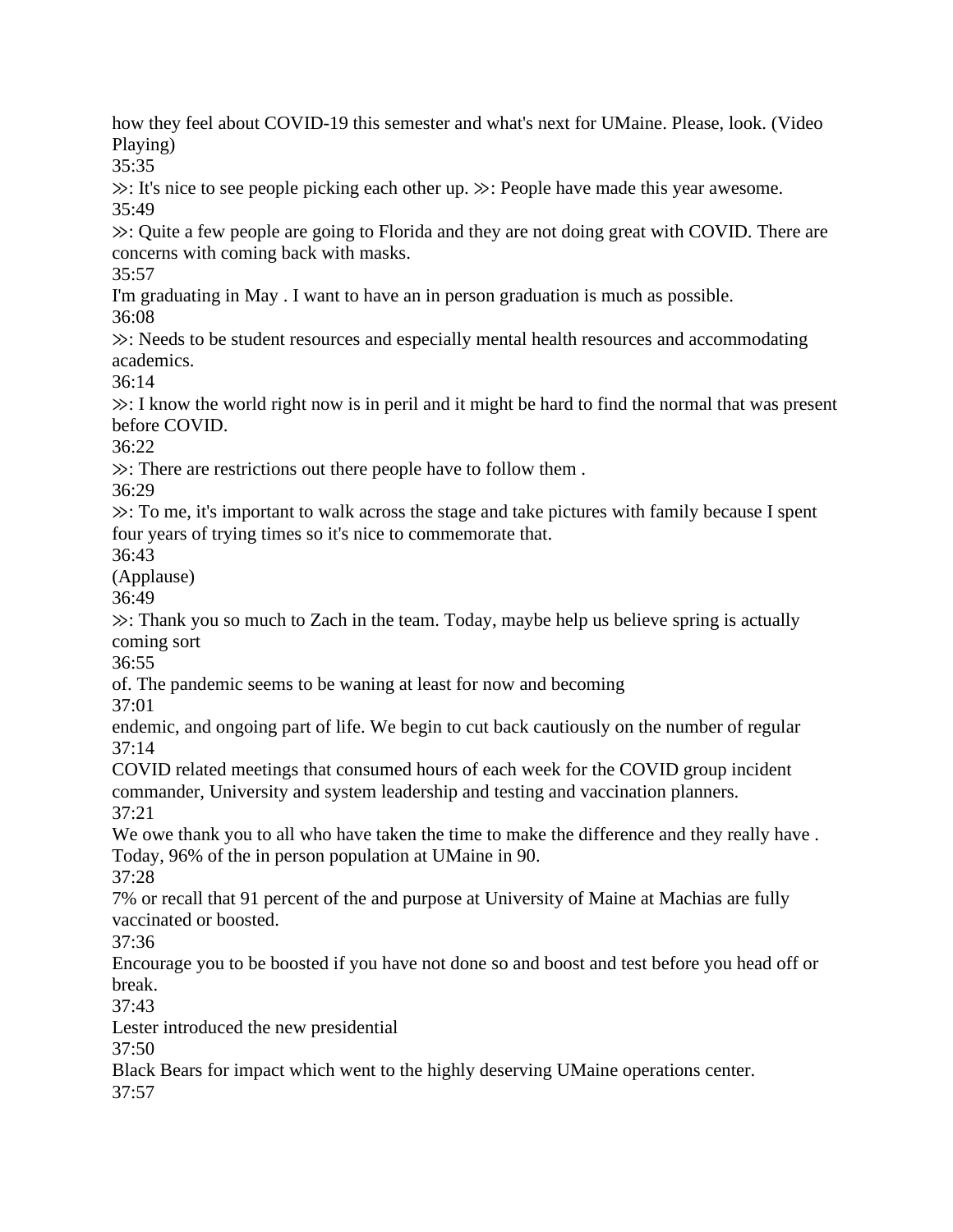This is group of more than 40 people who went on duty in February 2020 and despite name change, have not stopped since. Commitment to making the difference for our he 38:04 alth and safety has been unwavering and we need to think and recognize them.  $38:10$ I would like to single out Roland, in section leader Bob, Jeremy, Dick and will. 38:19 Please stand and be recognized. (Applause) 38:30

Thank you. At UMaine

38:41

and Machias we manage through the pandemic and other challenges while at the same time persisting with all it means to be public

38:46

, state land-grant University. We have prevailed and succeeded. The state of the University includes cause for celebration.

 $38.51$ 

After many years of moving towards the goal , University of Maine achieved the research one very high research activity Carnegie classification. We can clap for

38:59

that. (Applause)

39:08

What does R1 University look like? Let's see with this video. (Video Playing) 39:18

≫: The R1 recognized standard of excellence for research universities.

39:25

It raises the national and international profile of University of Maine

39:33

while providing students from Maine and beyond access to top education from premier 39:40

nationally recognized research university. As part of this, students have opportunity to get educated by world-class faculty researchers. And, receive highly valued degree from R1 institution.

39:52

≫: Are being recognized for the innovative work happening for many years at the University. 40:00

It reflects strategic leadership and many people have set

40:06

goals and got us to where we are at today

40:12

. To productive faculty and researchers that have been working for many years and leading in areas of research and arts

 $40:21$ 

, and great collaboration we have with partners outside University that provide ideas 40:28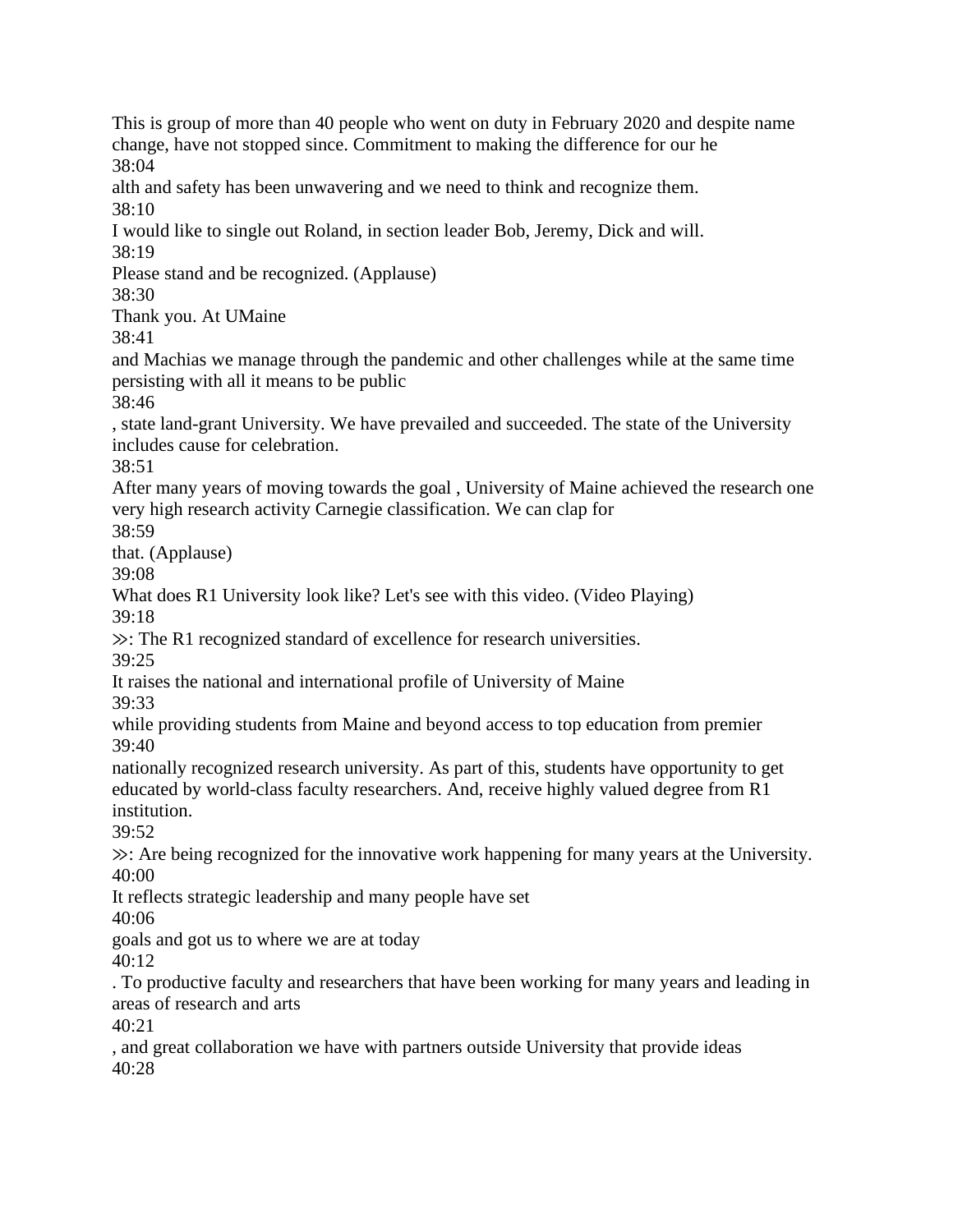, resources and help us make sure our research makes the difference in the lives of people in Maine and beyond.

40:36

≫: Faculty members they will gain prestige through association in the R1 institution 40:44

leading to career enhancement and other benefits. This includes great funding opportunities for the research programs.

40:53

Moreover, recruitment of faculty will be strengthened due to the knowledge that the University of Maine is among the top tiered research university in the nation.

41:03

Strong values of creativity.

41:11

≫: The research we do is coupled with opportunities for students to have that research 41:16

recognized at the R1 level and recognizes the work of everybody and not just very NationsBank but the University.

41:22

I've always been motivated to bring those opportunities to Maine and make them available. 41:27

When I graduated, there were no t tremendous opportunities

41:35

. Had to leave the state to get jobs and it's very important to me to invest in opportunities . People are dreaming what's possible and investing and figuring out the unknown. 41:44

Because people have been doing that at University of Maine and being supported in doing the research, that is where you grow these solutions.

41:53

≫: It elevates the stature as being among the top national research universities. It enhances global recognition

42:01

as modern 21st century research university.

42:08

With national and international recognize programs of global impact

42:13

. It addresses the workforce needs and advances the social and economic development of Maine and beyond.

42:21

≫: This recognizes the investment that UMaine has put into supporting research at high level.  $42:27$ 

We should boost recruitment

42:32

of top-notch students and particularly interested in the graduate for biomedical sciences and engineering program. Clearly, we already have excellent faculty here 42:42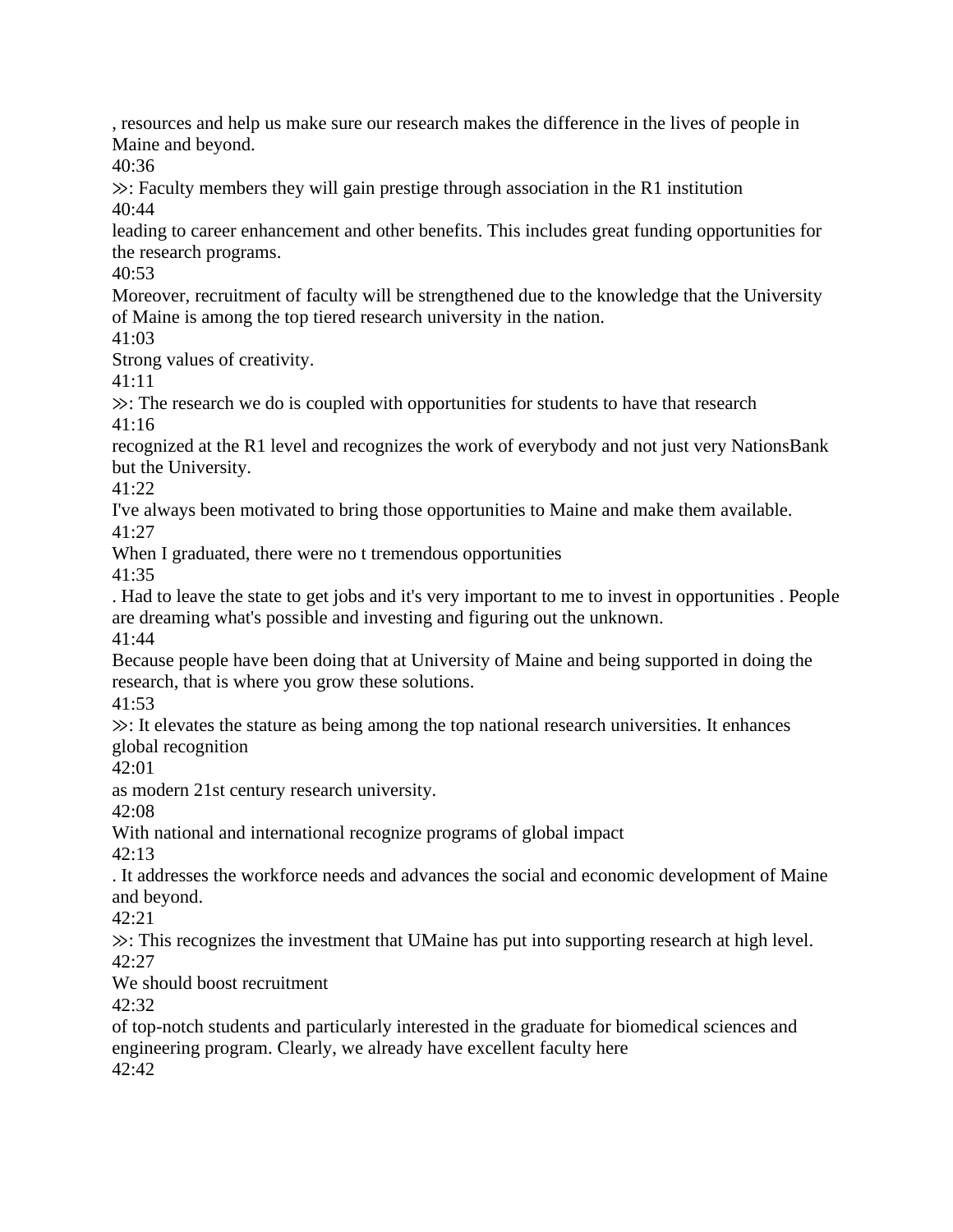like Rob Wheeler and Melissa McGinnis, who have done tremendous effort and wonderful job at helping scientific guide the response to 42:48 COVID at the University. Being able to recruit 42:55 excellent faculty will benefit Maine. 43:03 ≫: This is vital for development in the state of Maine. 43:09 The R1 designation of the University indeed will attract mor e talent, investment and business to the state of Maine. 43:27 (Applause) 43:37 ≫: I want to thank Vice President in the entire research team will be 43:45 publicizing successes and providing more opportunities to get to know the researchers in the coming weeks and months. Special thanks to remarkable staff committed to making the 43:50 difference in this area. 43:57 They are doing just that and that is the main reason we are recognized with this designation that applies to fewer than 4% of the University. 44:06 Thank you to the faculty five who led advocacy in the state many years ago introduce R&D appropriation. 44:11 Thank you to state legislators who have sustained the funding over decades. 44:18 Governor Mills and congressional delegation all of whom are part of this great success story. Cusick. 44:27 Our University is successful because we are in inclusive student centered community committed to making the difference and caring. We have much to be proud of over the past year 44:34 fostering learner success. Our retention to first-year students from fall 2021 to the spring 2022 was 44:41 88% which is similar to the average over the past few years. This is during the pandemic. 44:48 I know faculty went above and beyond to meet students where they were to accommodate all of the uncertainties and challenges of COVID and more. 44:57 Students were caring and understanding when faculty had to put families or health challenges first. Special thank you to all and resident life 45:07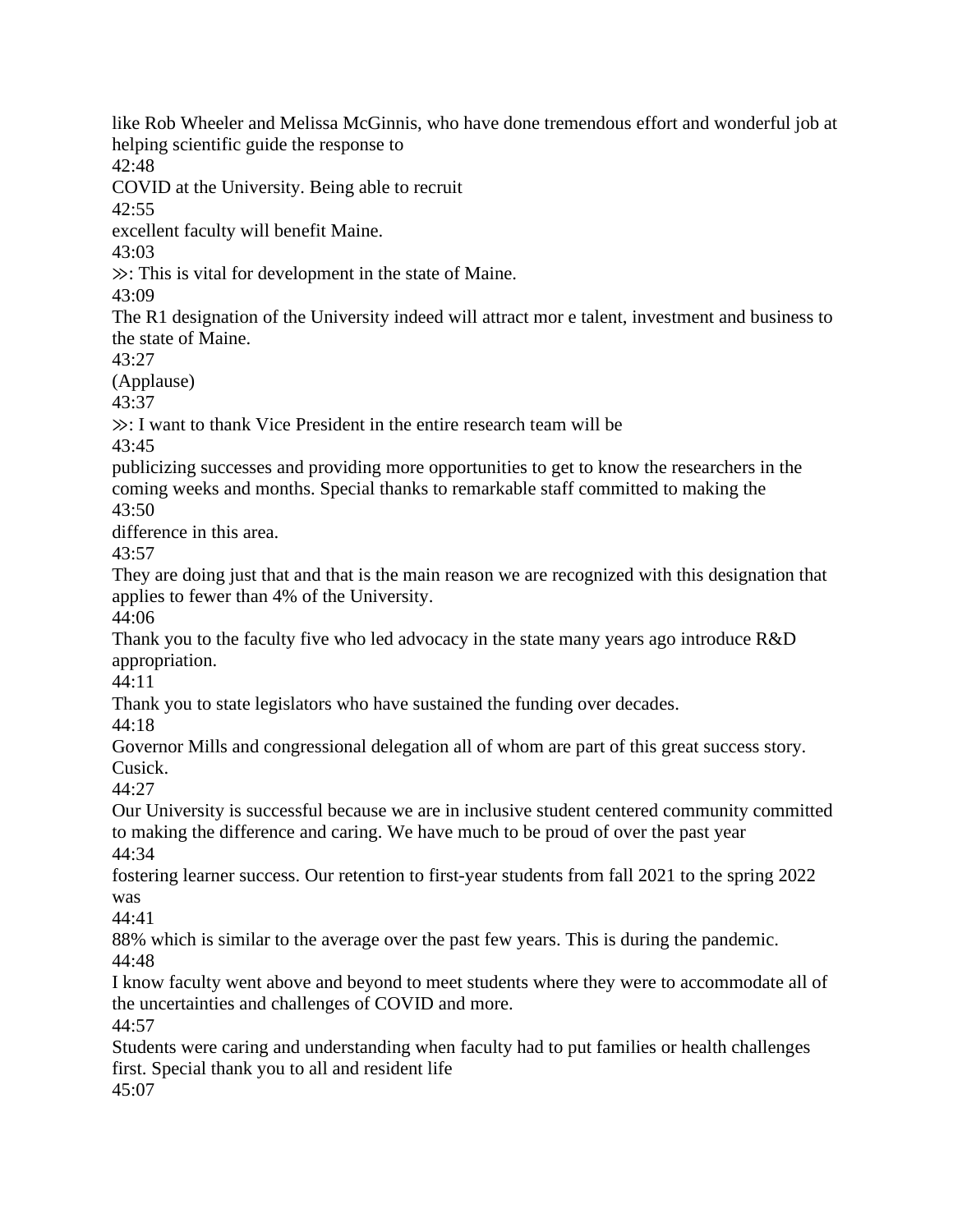, deans, and all faculty and staff working directly in classrooms, studios, laboratories, research sites, and playing fields.

45:14

Speaking of playing field and on international women's day, I want to recognize the competitive success of

45:23

Trinity women sports with conference championships in field hockey and women's basketball . Tonight, women's baseball plays New Jersey Institute of technology at 7 PM in the pit. 45:33

In the America East semi finals and you can still purchase tickets. I want to congratulate Bill Dixon named diver of the year at

45:39

the American diver championship. Eight

45:47

Black Bears competed in the Olympic games including two current women's ice hockey players here with us today. Join me in recognizing

45:55

Emily, Junior from Denmark and Rachel, sophomore from Switzerland. (Applause) 46:12

Congratulations. We are proud of you and all of the outstanding student athletes. Students want to come to our R1 University.

46:22

UMaine achieve 30% increase in graduate enrollment since 2017.

46:29

During the pandemic went across the nation University enrollment has been down 6% since all of 2019, UMaine undergraduate enrollment has held steady at

46:37

9447 students in the 2021 and 2022 academic year.

46:43

UMaine currently has the second largest applicant pool in history.

46:51

University of Maine at Machias to 664 largest applicant pool here today in the last five years. (Applause)

47:06

The commitment to making the difference in being caring community is exemplified at 47:14

University of Maine at Machias. Hard-working task force and assisted working groups spanning all facets of university operations, academics, and stakeholders under leadership of UMaine Dean of College of Liberal arts , Emily delivered

47:21

recommendations late in 2021. I will be in Machias later today to discuss the report 47:30

with all interested in discuss how to move forward on the highest priority recommendations. One example of the kind of activity possible

47:37

under the partnership is the coastal year at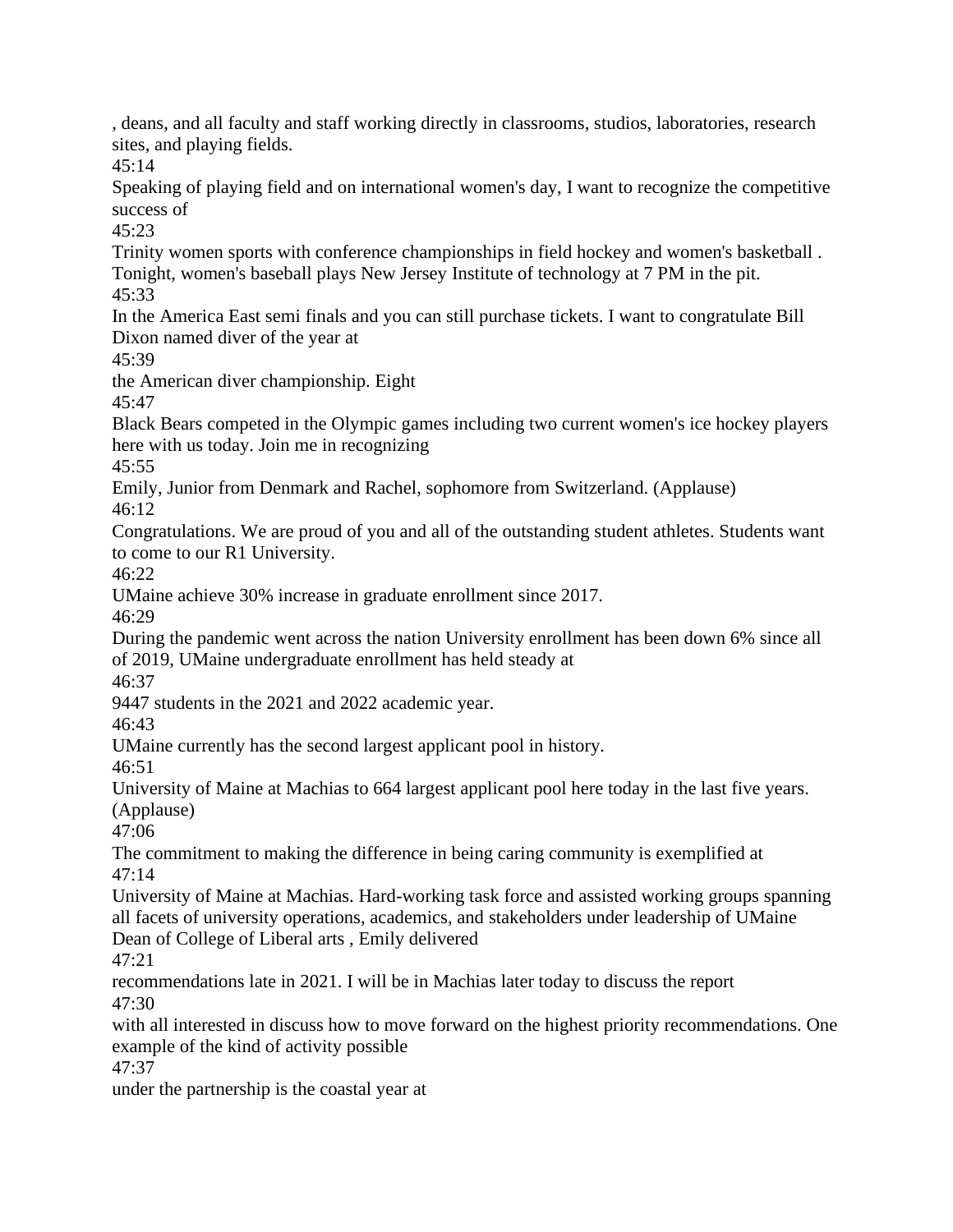Machias made available to interested first-year students admitted to UMaine is the option for starting the college career in small communities 47:52

where they would have access to hands-on learning experiences. There are six students in the program and we hear great reports. We have number of guests 47:59

from University of Maine at Machias if you can wave or stand, we would like to welcome you to Orono today. (Applause)

48:14

A student who exemplifies white our commitment to learner success matters is Yanni 48:21

, business and entrepreneurship major and music minor at University of Maine at Machias. 48:28

Yanni is international student and refugee from the Democratic Republic of the Congo 48:33

. She fled atrocities in her birth country to live with family in South Africa and begin college at University of Johannesburg.

48:39

Yanni along with her twin sister, Janie, came to the campus at Machias in the fall of 2019. Both are here today. (Applause)

48:53

We will watch this video to learn more about Yanni and how education transforms lives and how our students transform our universities.

48:58

(Video Playing)

49:10

≫: Yanni is kind, dedicated, hard worker.

 $49:15$ 

She knew she wanted to help students be as successful as she has been. This campus has been great for her.

49:24

It is small enough so that she has been able to make lots of friends and has found her place. 49:33

≫: She's an amazing giving young woman. She has made friends quickly and the fact that she cares for people so much and people gravitate to her.

49:40

She's been able to mash all of those pieces together and thrive. I think Yanni will be successful 49:48

in any endeavor she chooses to take on. The community does a lot.

49:54

The Machias at large or camp us community

50:02

, there is a lot of people that want to see student succeed and Yanni is one of those that is easy to help succeed. ≫: The community here is very friendly and helpful.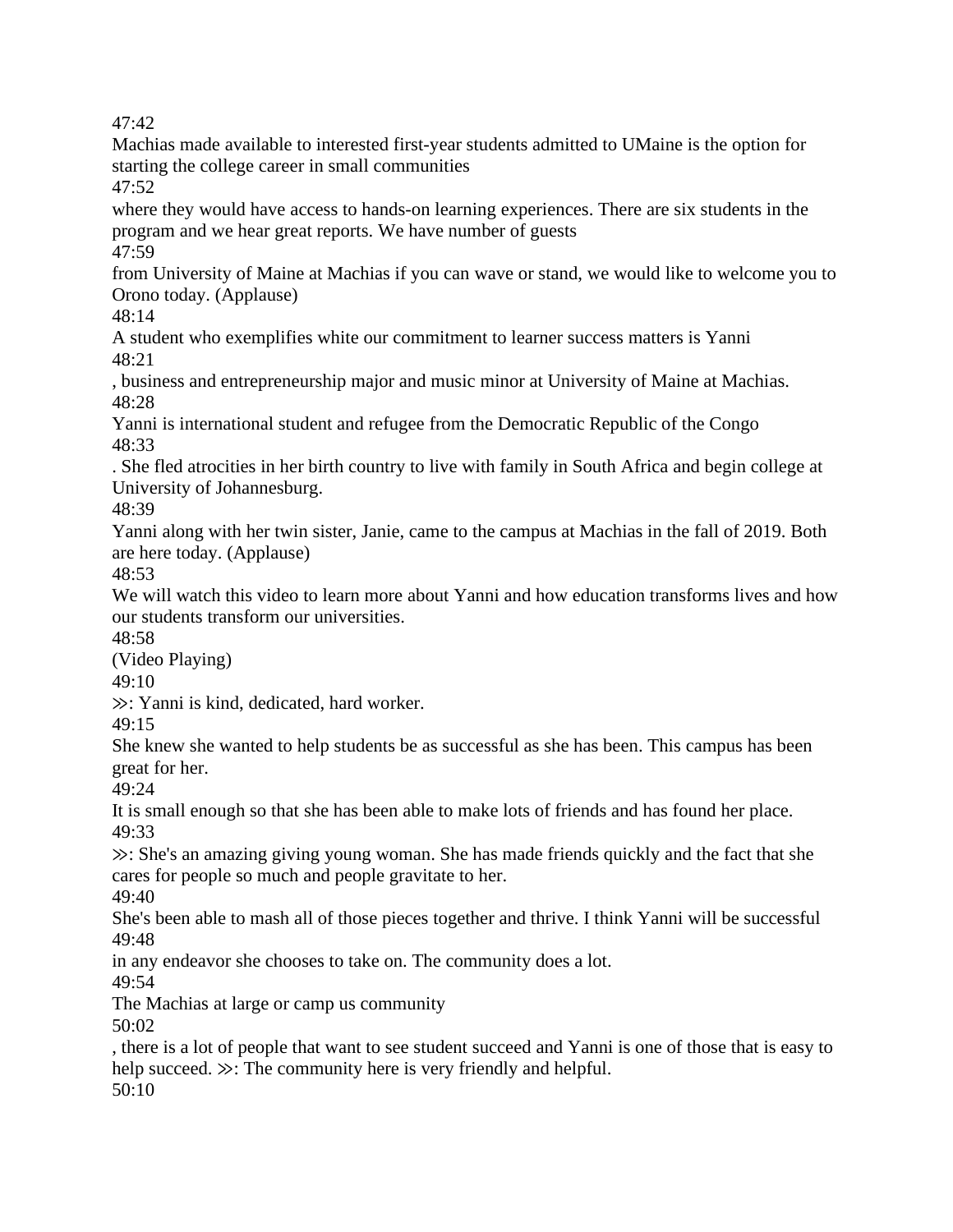Everybody has enjoyed it so I've had friends here who have helped me throughout this 50:17

having to adapt to the lives in the states.

50:25

≫: Business allows you to think out-of-the-box and come up with something of your own especially something you are passionate about

50:33

. Being able to help others, it's always good to return favors.

50:39

It might not be the same standard, but help another person 50:45

and that person help the other person. It's like a pyramid. My experience has helped me grow. There are challenges I face that have helped me grow.

50:53

I find Machias beautiful. The trees, the beach. Sometimes I will go alone.

51:01

Just for that breeze and peace . I'm learning because we start small in order to be big.

51:09

(Applause)

51:21

≫: Thank you to Yanni and all who are part of that video. I will also share exciting news 51:28

. Because of her outstanding accomplishments, th e University of Maine at Machias commencement committee has named Yanni the 2022 valedictorian. (Applause) 51:51

UMaine and Machias

51:58

are becoming known to making difference by engaging learners and authentic experiences of discovering and innovating. Enacting strategic values. This past fall semester almost 10% 52:06

of first-year class participated in amber research learning experience initiative. 52:14

Weaving research and scholarship into the classroom starting in the first semester. I would like to recognize Isabel, Isaac, and Kai,

52:21

or -- all RLE students. Are you here? Stand and say hello. (Applause) Great.

52:37

This fall we will have enough sections of the research learning experience to support 40% of the incoming class. UMaine is taking the lead in working with campuses across the system to make this program widely available.

52:46

Faculty mentor opportunity to create knowledge and search for original solutions through RLE will give every new

52:55

Black Bears and clipper opportunity to know something first.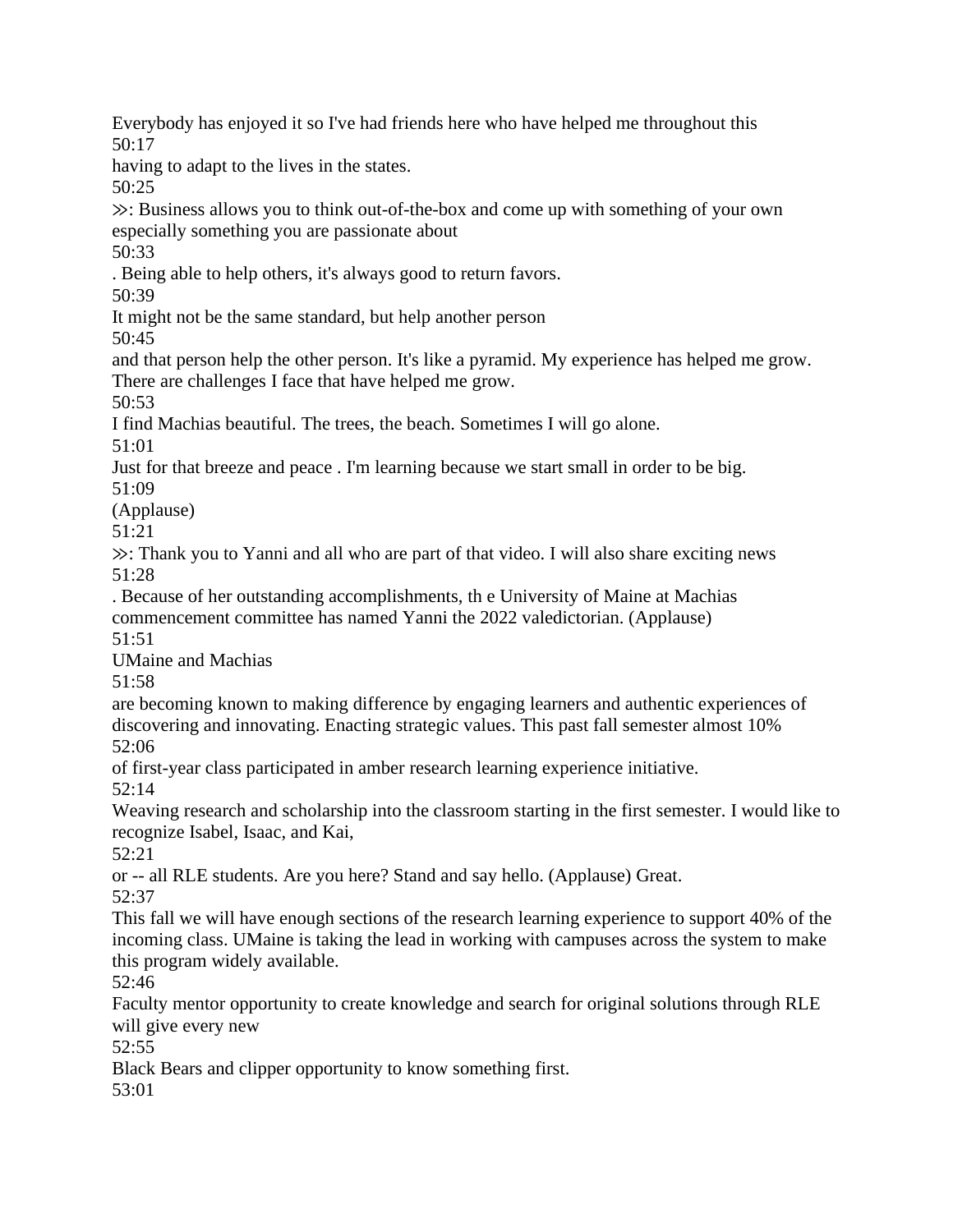Next week we launch campaign urging every student admitted to the University to join us in the fall and start the college journey with the chance to unravel the unknown

53:12

and create new contribution. Let's look at what knowing at first looks like at the top-tier research university committed to fostering learner success.

53:18

≫: Cherish this moment.

53:25

The moment when you dare to dream to be the first to know something profound. Something humbling

53:32

. To push th e boundaries of possibility and unravel the mystery of the unknown 53:39

. Remember this; the moment you set forth on the grand journey.

53:45

The journey of self-discovery. The research learning experience at

53:55

University of Maine was created to provide you with moments at the start of your college venture. Thanks to the generosity of the foundation and other

54:01

donors, you will have the chance is new UMaine Black Bears with faculty mentor experiences 54:08

that create new knowledge, design new art, and discover original solutions.

54:15

The only question is what will you be the first to know? (Applause)

54:23

≫: Generous funding from the foundation makes this

54:30

possible and we owe special thanks to Provost John,

54:38

(Indiscernible), associate Provost Ryan, and 30 faculty and staff members who made this happen as well as the 250 students who

54:45

brought creativity and great ideas to the table . Anybody involved in the RLE should stand so we can thank you. (Applause)

54:52

That's great.

55:02

There is so much more that aided in defining who we are over the past several months.

55:10

We are developing new and clear commitment as a University to playing our part in climate action. We have

 $55:16$ 

instituted more transparent processes for budget development. We are planning for the much needed improvement of the University eating capital plan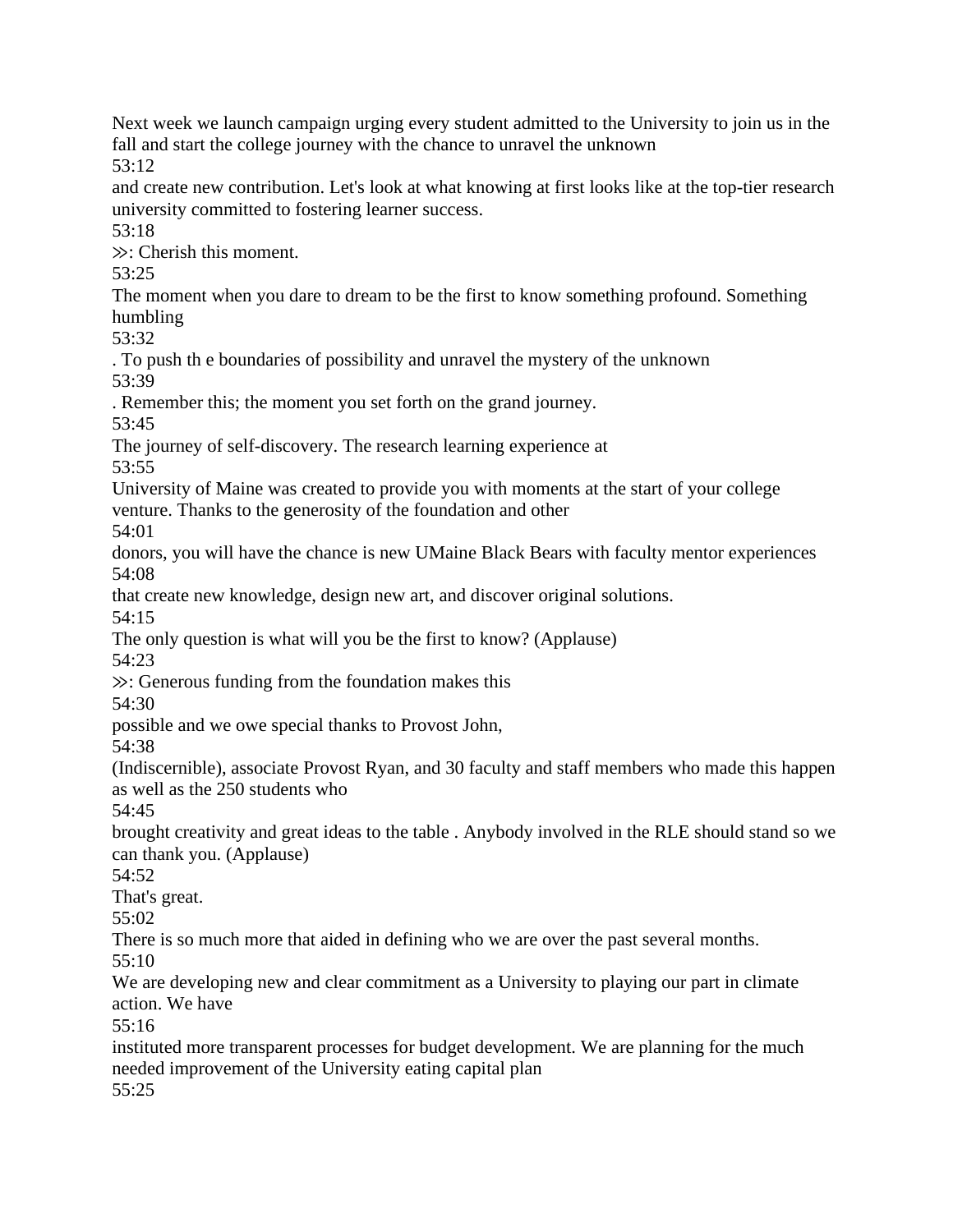. We partner with the state to develop the main workforce through the recovery plan and more. 55:30

We are restructuring marketing and communication operation under the leadership of Executive Director Dan and others to tell phenomenal

55:36

stories more widely. Our UMaine foundation has had record

55:46

breaking year for fundraising and looking forward to new and expanded efforts. Indeed, today, we are happy to announce the establishment by

55:52

the foundation of higher education relief fund. This provides relief for anyone in the world where there

55:58

is crisis to pursue at the University of Maine so thank you to the foundation that 56:03

is opening this morning. Very grateful for your contributions there.

56:14

We welcome four new deans and I see some of them in the audience but will miss someone so how about they waive or stand? (Applause)

56:24

Two new head coaches and I didn't see them here

56:30

in dozens of faculty and staff members all of whom shape the community and enrich and change it. What is next?

 $56.42$ 

This is the beginning of the end of the talk so you will be glad to hear that. In the coming months we celebrate the commencement of the class of 2022 and recognition of the alumni the class of 2020 and 2021.

56:51

We will release finding of the UMaine 2025 commission on excellence and equity.

56:57

We will hold dedications for the Williams Hall and Karen Boudreau Hall.

57:03

We will open the James and Eileen engineering and education design center. 57:19

We will work with the community to prioritize and implement recommendations from the UMaine Machias regional campus task force and president diversity equity and inclusion counsel. Speech will be open searches for new administrators, faculty, and staff. The class of 2026 will join in a few months.

57:29

This happens as we strive for the renewal intervention that characterizes public education and excellence and inclusion at

57:35

UMaine and Machias. Everyone 57:43